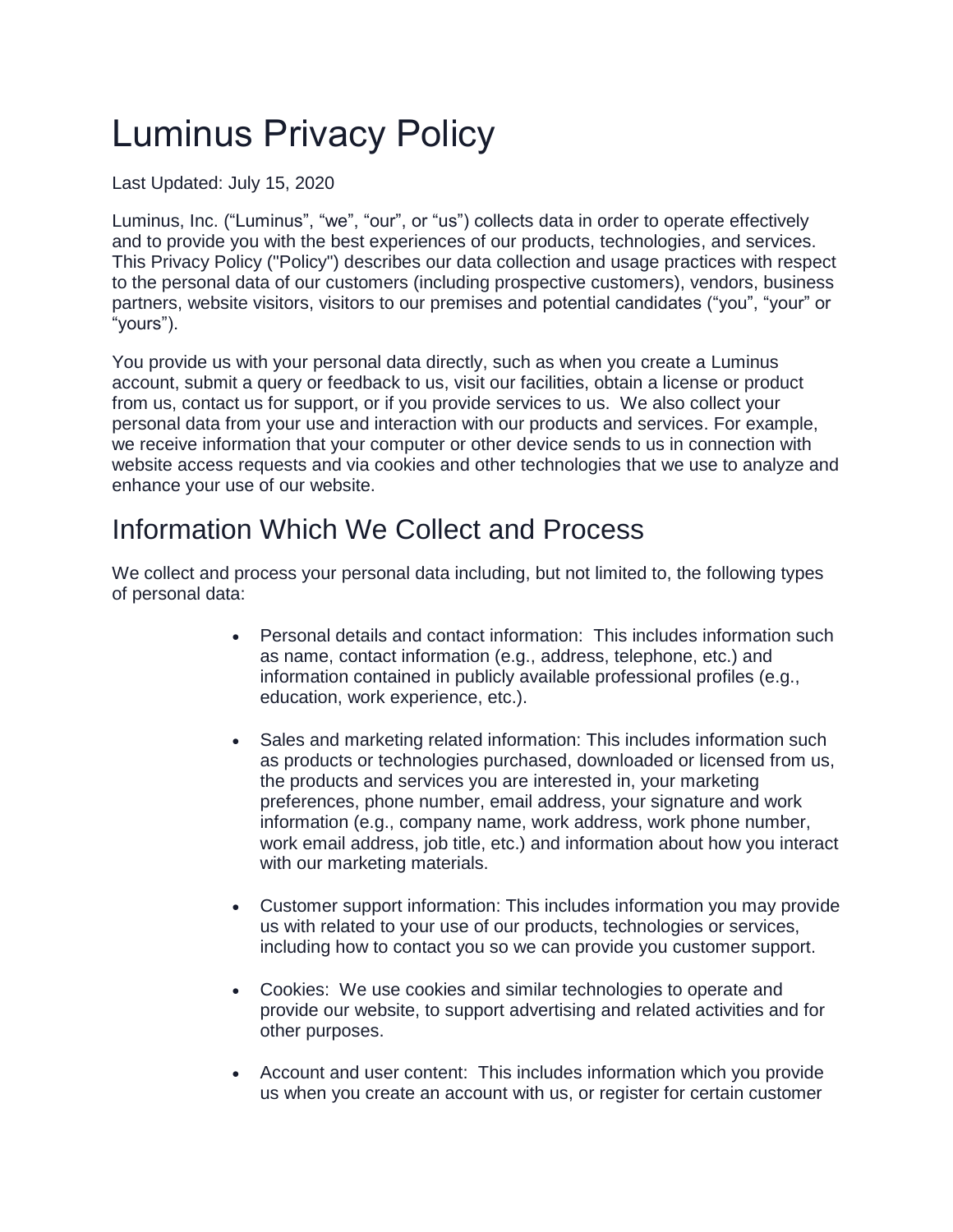services. We also process information such as your username, user email, date and time of visit, forum usage history, any content you post and any personal data contained in complaints or concerns you submit to us.

 Video surveillance and visitor logging information: We monitor both the internal and external areas of our facilities using CCTV and related video surveillance systems. If you visit a Luminus facility, we may record your image using video surveillance. Where required and permissible by applicable law, we may also collect physical descriptions of visitors to our facilities in order to comply with visitor logging protocols.

The provision of certain personal data is mandatory (and may be required accordance with a contractual requirement or to enter into a contract). The collection of any such data will be made clear at the time of collection of the information. If you choose not to submit this information, you may not be able to receive our products, technologies and services.

### How We Use Your Personal Data

We use your personal data for the purposes described below, except where restricted by law. In doing so, we rely on a number of separate legal bases to lawfully process such information.

We process your personal data where it is necessary to perform our contractual obligations with you. In particular, we process your personal data to:

- Fulfill our contracts with customers, partners and vendors: We process your personal data in order to perform the contract as set out in any agreement(s) which you have entered into with us, generate quotes and sales data, process customer orders, track shipments, fulfill deliveries and process payments and to fulfill our contracts with business partners, vendors and suppliers.
- Create and administer accounts and registrations: When you create an account with us or register for our products, technologies or services, we process your personal data in order to create and administer yours accounts and registrations.

We may also process your information where necessary to further our legitimate interests and those of others, where those legitimate interests are not overridden by your rights or interests. In particular, the processing of your personal data is necessary for the following legitimate interests:

> Operate, improve and evaluate our business: We use your personal data to operate our services and provide our products and technologies and to improve the efficiency of our operations including developing new products and services, enhancing and improving our products, technologies and services, attracting talented individuals to work with us,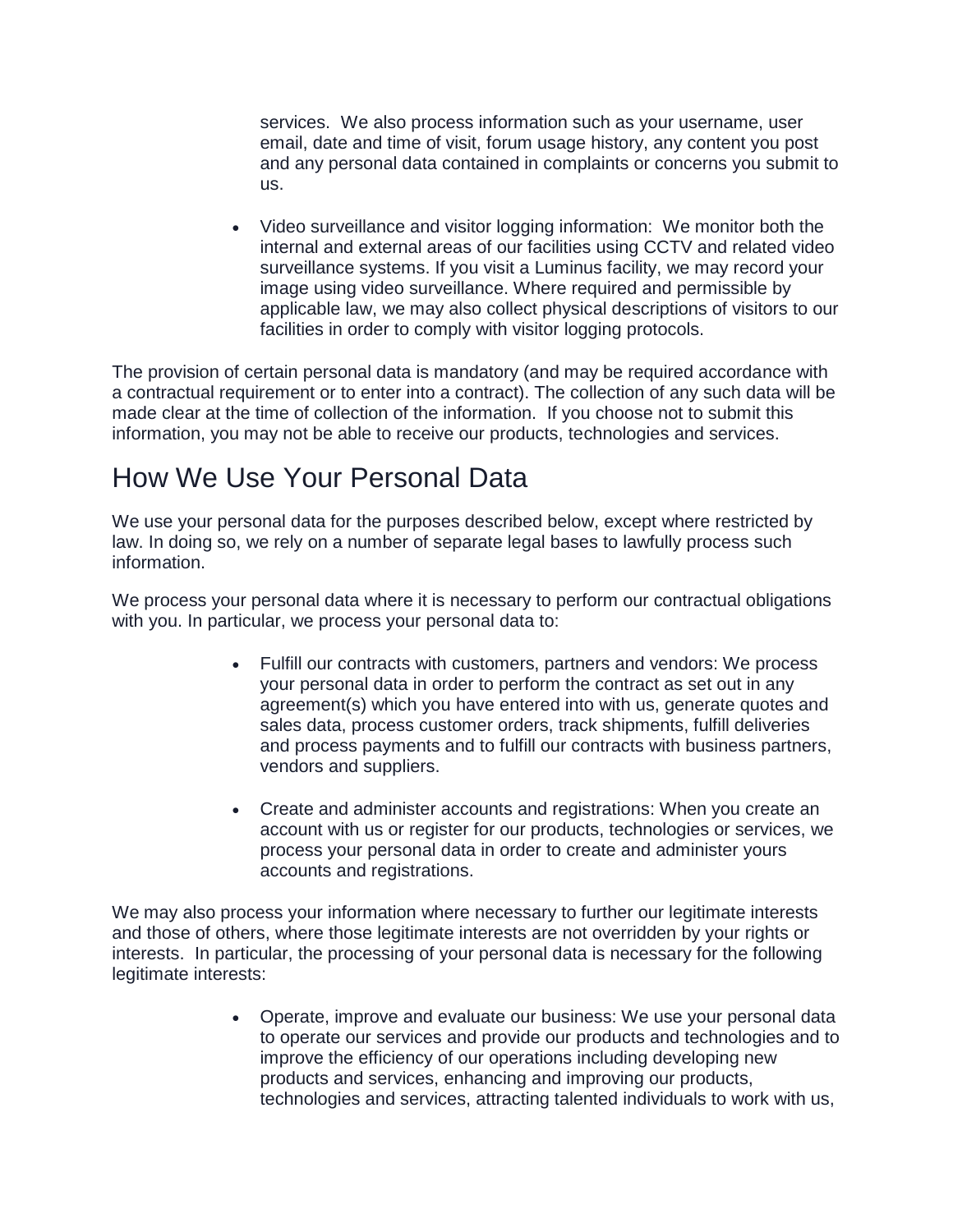providing customer support, managing our communications, analyzing our products and technologies, providing advertising and a more personalized experience for you, and performing our contracts with third parties.

- Communicate with you: We use your personal data to communicate with you about our products, technologies and services and to let you know about our terms and policies and other important updates. If you do not object to us using your personal data, we may provide you marketing for our products and services. It is in our legitimate interests to promote and market our products and services.
- Support safety and security: It is in our legitimate interests to use your personal data to prevent unlawful activities and misuse of our goods and services, to protect the safety and security of our customers and personnel, to protect our property, to deter crime and to investigate any security incidents or accidents.
- Legal proceedings: We process your information if necessary to defend our interests in legal proceedings.

In certain circumstances, we may also use your personal information to comply with our legal obligations such as to comply with applicable laws (including export control laws and responding to binding legal process) or to assist law enforcement and government agencies when such is in our or their legitimate interests and where we have a good-faith belief that such cooperation is reasonably necessary or meets the applicable legal standards.

### Third Party Activities

You may interact with third parties through our website. Those interactions are governed by the privacy policies of those third parties, and not by this Policy. Interactions that fall into this category include:

- Widgets, such as the Facebook Like button. Widgets may collect your IP address, which page you are visiting on our site, and may set a cookie to enable the feature to function properly. Widgets and other social media features are either hosted by a third party or hosted directly on our website. Your interactions with those features are governed by the privacy policies of the companies providing the widgets.
- Customer Surveys, provided by third parties to visitors of our website. When you visit our website, you may encounter a pop-up dialogue box requesting your participation in a customer feedback survey. Participation in these customer feedback campaigns is voluntary and you may choose whether or not you wish to provide any information to the third-party survey provider. When you participate in a customer feedback campaign, the information is being provided to the third-party survey provider and the terms of the third-party survey provider's privacy policy,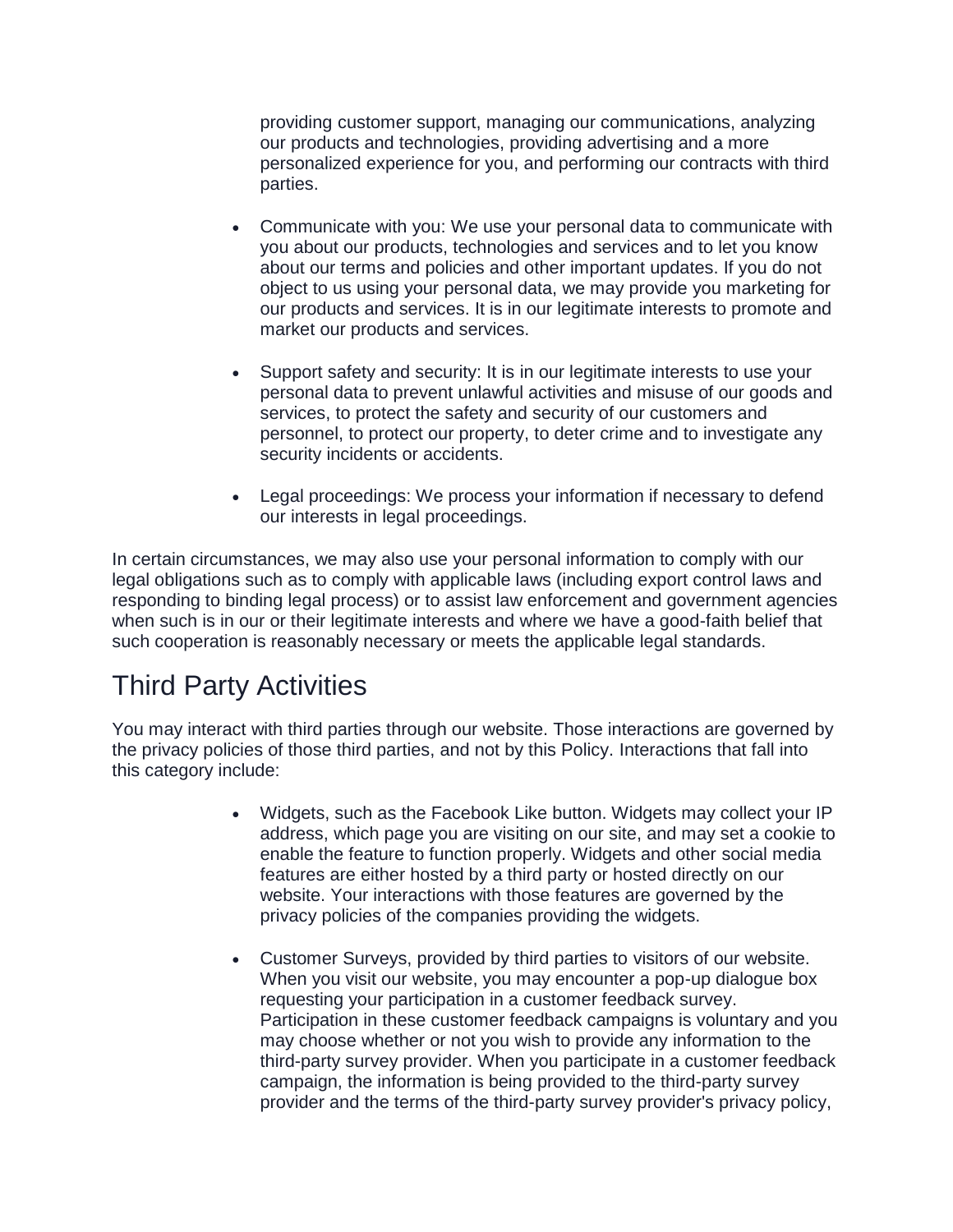and not this Policy, will apply to any personal information that you may provide in connection with your voluntary participation in any customer survey activities.

 Links to Other Websites, which we provide on our website for your convenience. If you choose to visit a third party's website, or use its products or services, please be aware that the third party's privacy policy, and not this Policy, will govern your activities and any information you disclose while interacting with the third party.

## Sharing of personal data

Where necessary, and in accordance with the purposes set out in this Policy, we share your personal data only to the extent necessary for the purposes set out in this Policy.

We do not sell your personal data.

As our business develops, we may buy and sell assets. In such transactions, personal data generally is one of the transferred business assets. As a result, your personal data may also be disclosed, where permitted by applicable law, in connection with a corporate restructuring, sale, or assignment of assets, merger, divestiture, or other changes of control or financial status.

### Cookies and similar technologies

We and our marketing partners, affiliates, analytics, and online customer support providers use technologies such as cookies, beacons, tags, and scripts to analyze trends, administer our website, track users' movements around the website, and to gather demographic information about our user base as a whole. We may receive reports based on the use of these technologies by these companies on an individual or an aggregated basis.

We also use cookies for our shopping cart, to remember users' settings (e.g. language preference), and for authentication. Users can control the use of cookies at the individual browser level. If you reject cookies, you may still use our Site, but your ability to use some features or areas of our Site may be limited.

## **Choice**

You may choose to stop receiving our newsletter or marketing emails by following the unsubscribe instructions included in these emails.

## Retention and Security

We will maintain appropriate technical and organization measures to protect against accidental or unlawful destruction, loss, alteration, unauthorized disclosure of, or access to your information. We will provide a level of security that is proportionate to the risks that are presented by the processing activity, having regard to the state of the art, the costs of implementation and the nature, scope, context and purposes of the processing.